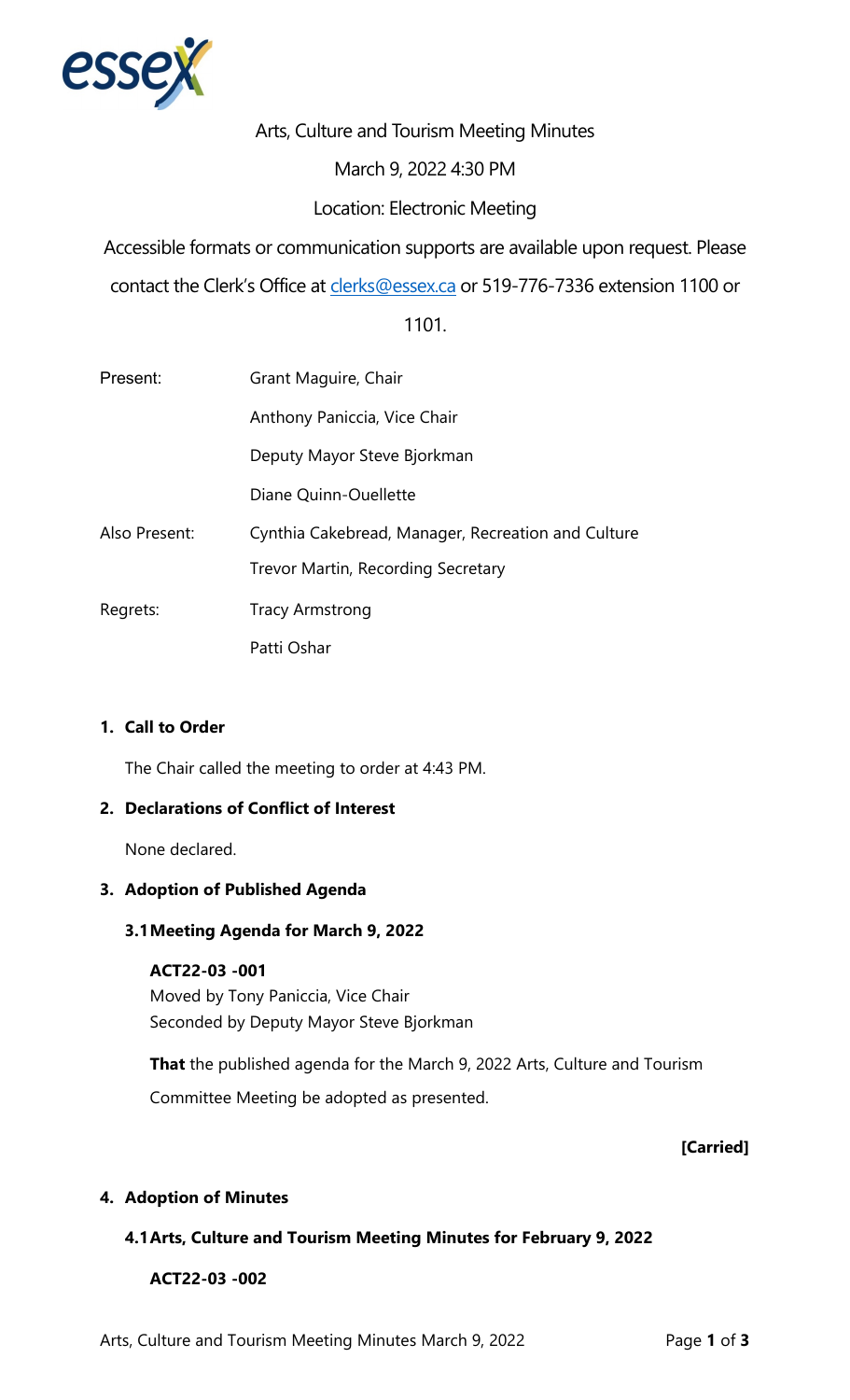Moved by Deputy Mayor Steve Bjorkman Seconded by Tony Paniccia, Vice Chair

 **That** the minutes of the Arts, Culture and Tourism Meeting held February 9, 2022 be adopted as circulated.

# **[Carried]**

### **5. Unfinished Business**

### **5.1Art Installation Funding**

 Trevor Martin shared slides of ideas from other municipalities and outlined the discussion the Committee had last year on potential projects for art installation funding.

 involved mural painting on fire station bay doors. Councillor Steve Bjorkman shared a project he had seen in Port Stanley that

 After discussion, the Committee agreed that the priority for new art installations would be:

- 1. Colchester
- 2. McGregor
- 3. Harrow
- 4. Essex Centre

 Cynthia Cakebread reminded the Committee that the annual budget is \$10 000 for capital projects.

 After discussion, the Committee agreed that the location of the next art installation will be Colchester and that it should be a photo-friendly installation that will promote sharing and promoting the Town and its various tourist sites on social media. The Committee also agreed to consider funding murals at fire stations if any additional funding is available.

 The Committee agreed to do further research and sharing of ideas prior to the next Regular Meeting and requested that Cynthia Cakebread begin to look into potential costs of some of the ideas discussed.

#### **6. New Business**

#### **6.1Essex Fun Fest**

 Deputy Mayor Bjorkman shared that he was very excited that the Essex Fun Fest is back this year and highlighted it as a great opportunity for Committees of the Town to promote the work they do.

 He encouraged the Committee members make themselves available on a rotating schedule to be present in the Town tent throughout the event to promote the work of the Committee.